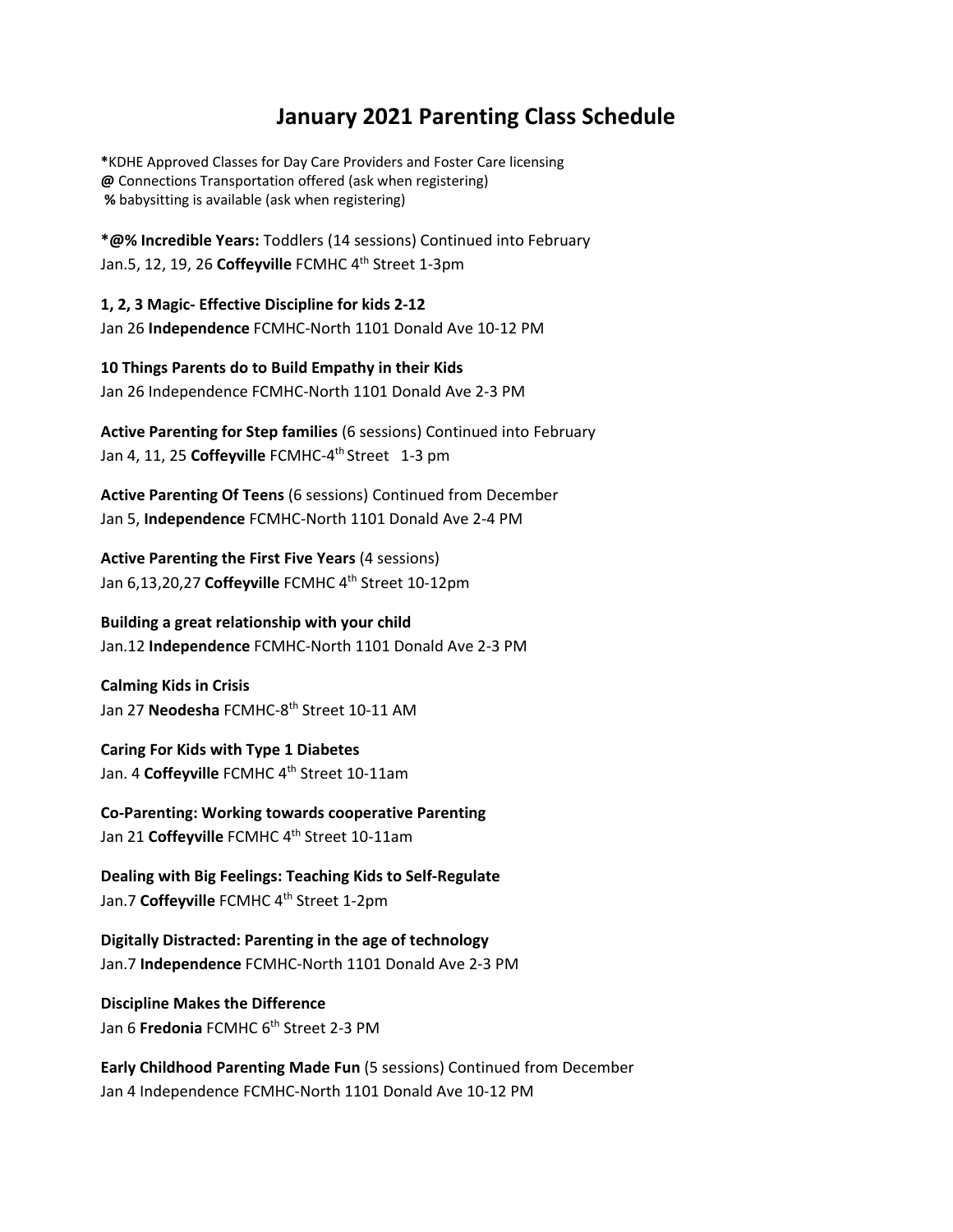**Get in the Feels‐ Understanding your baby's feelings** Jan 27 Neodesha FCMHC 8<sup>th</sup> Street 2-3 PM

**Helping Kids Cope through A Traumatic Event** Jan 11 **Independence** FCMHC‐North 1101 Donald Ave 2‐3 PM

**Helping your child cope with painful feelings** Jan 14 Independence FCMHC‐North 1101 Donald Ave 10‐11 AM

**Helping your Child Overcome Remote Learning Roadblocks** Jan 20 **Fredonia** FCMHC 6<sup>th</sup> Street 10-11AM

**Increasing Emotional Intelligence in your kids** Jan 25 **Independence** FCMHC‐North 1101 Donald Ave 2‐3 PM

**Instilling gratefulness in your kids** Jan 19 **Independence** FCMHC‐North 1101 Donald Ave 2‐3 PM

**Kids and Vaping: What Parents Need To Know** Jan.21 Coffeyville FCMHC 4<sup>th</sup> Street 1-2pm?

**Making the Most of Playtime: Infants and Toddlers** Jan.13 Coffeyville FCMHC 4<sup>th</sup> Street 2-3pm

**Neglect Matters‐ A guide for parents** Jan 7 **Independence** FCMHC‐North 1101 Donald Ave 10‐11 AM

**Nurturing The Blended Family** Jan.12 Coffeyville FCMHC 4<sup>th</sup> Street 10-11am

**Parent Education Support Group** Jan 8, 15, 22, 29 Independence FCMHC‐North 1101 Donald Ave 10‐11 Jan.26 Coffeyville FCMHC-4<sup>th</sup> 10-11 AM

**Parenting after separation: Your Child's future** Jan.14 **Independence** FCMHC‐North 1101 Donald Ave 2‐3 PM

**Parenting Kids with Anxiety Disorders** Jan 13 **Neodesha** FCMHC 8<sup>th</sup> street 10-11 AM

**Positive Approaches to Guiding Young Kids** Jan 6 **Fredonia** FCMHC 6<sup>th</sup> Street 10-11 AM

**Preventing Power Struggles** Jan 28 **Cowley** FCMHC 22214 Strother Field, Winfield 10‐11 AM

**Raising Responsible Children** Jan 14 Coffeyville FCMHC 4<sup>th</sup> Street 1-2pm